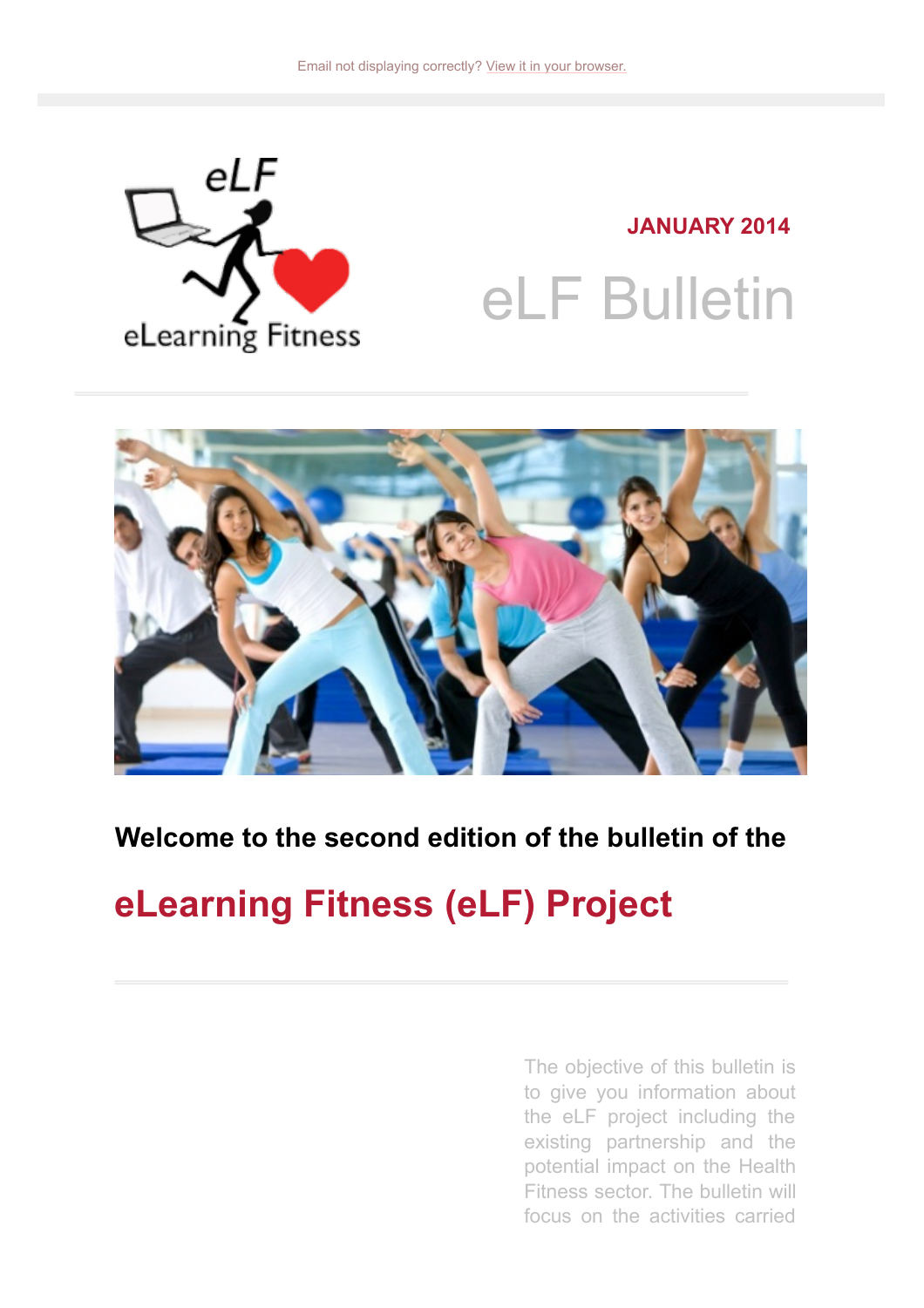

out during the lifespan of the project.

For further information about the project please refer to the contact details at the end of this message.

# **The Project In Brief**



# Towards a useful and efficient skills monitoring tool for the fitness industry

In 2010, the EACEA, EU DG Education and Culture, financed the eLearningFitness Project (eLF), which is based on the EQF-Fitness standards, developed by EHFA.

### **The eLF project has two main goals:**

**1. To create a European e-learning training system in fitness (physical activity for health) to cover the minimum standards for both the theory (knowledge) and the instructor's practical skills and competencies based on the EQF Levels 3 and 4**

**2. To create a network of National Registers of Exercise Professionals, which will connect with other international registers such as EREPs (European Register of Exercise Professionals) and be affiliated to the ICREPs (International Confederation of Registers for Exercise Professionals)**

### **Ambition:**

The eLF system will contribute to creating a strong critical mass which is necessary to facilitate the growth and expansion of the fitness sector in Europe and worldwide. Indeed through the eLF e-learning training platform, the fitness and sports organisations / operators / instructors, will be able to adopt and use a modern, easy and economic system to educate, test, verify and evaluate the professional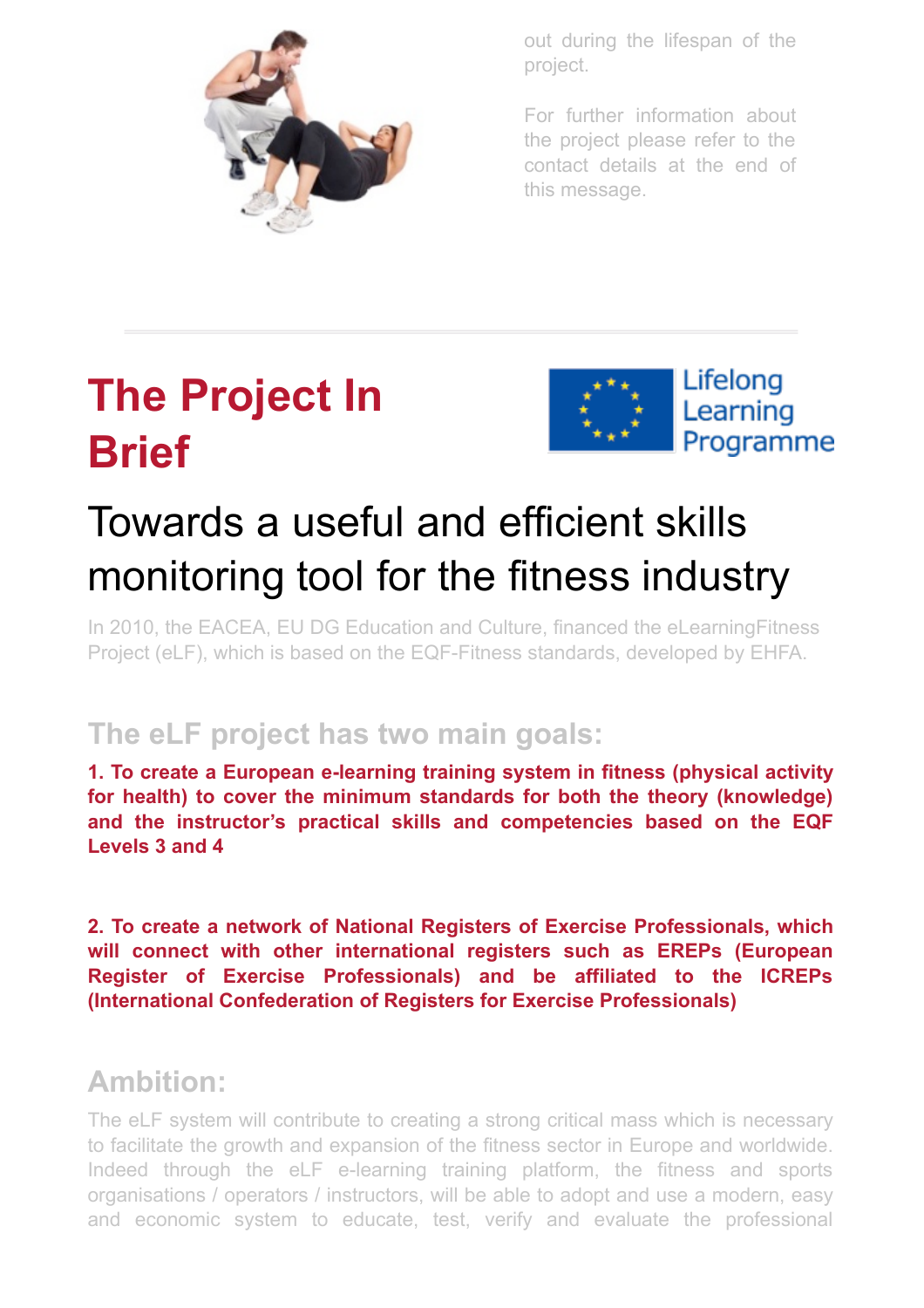knowledge, skills and competences of the fitness for health trainers.

On behalf the project's consortium, let us take this opportunity to give a special thank you to all the contributors, from funders to partners, students to teachers, associates to supporters and ambassadors. They **MADE IT HAPPEN** by giving their fantastic support and enthusiasm. They have been the soul of this project and the voice of the fit for life movement.

# **The Project In Figures** Numbers are often better than words

#### **Was the project a success ?**

We belive the answer is a categorical **YES !** And the numbers speak for themselves….

# 19 **Core Partners**

98 **Associate Partners** 

#### 32 **Countries**

500+ Registered Candidates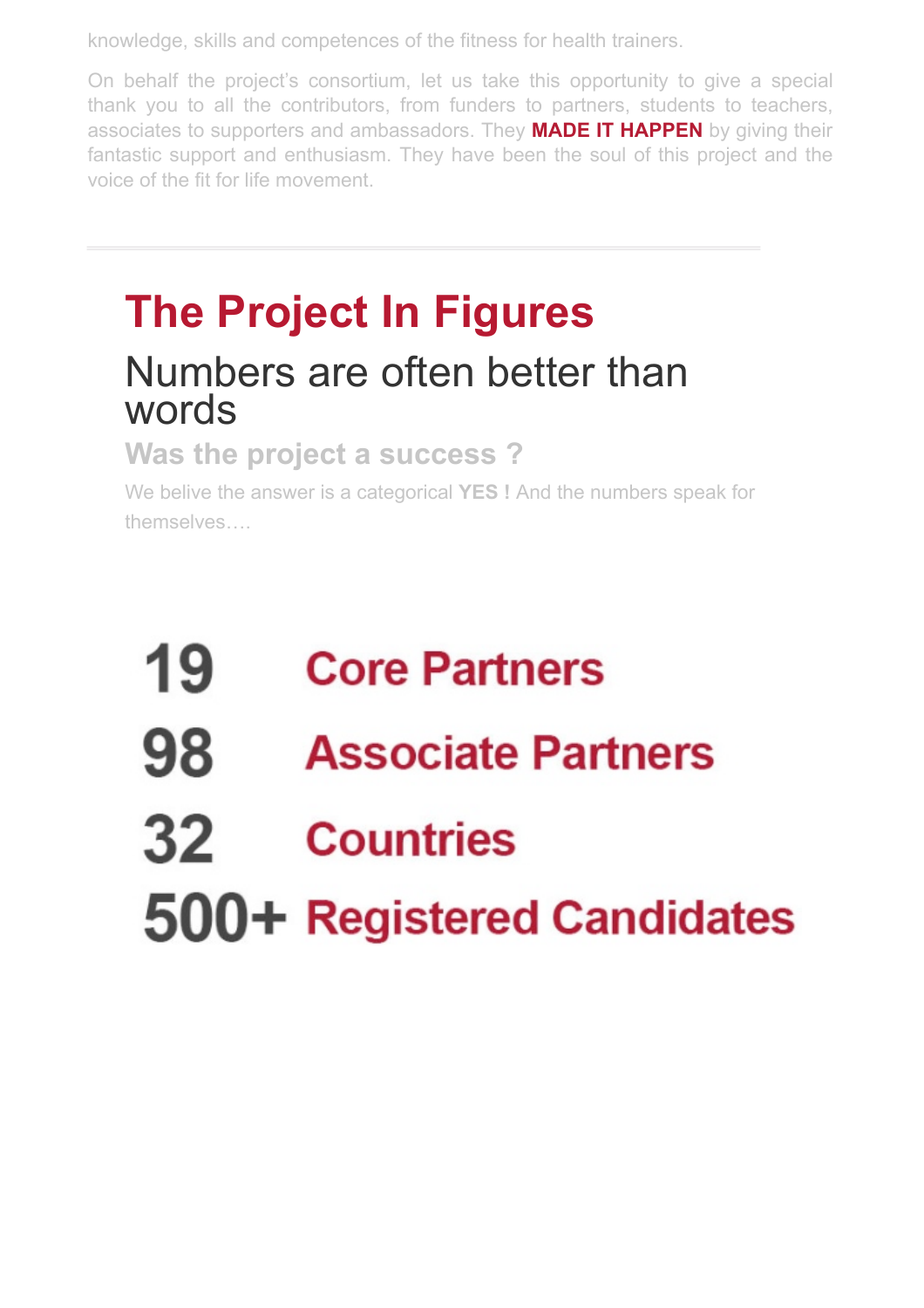

### **Final Conference**



Sapienza **UNIVERSITÀ DI ROMA** 

The eLF final Conference and Partner Meeting will be held in Rome, at Sapienza - Università di Roma on the following dates:

| M  | $\mathcal{T}$ | W    | -75 | R  | $-5$ | $\overline{\mathbf{s}}$ |
|----|---------------|------|-----|----|------|-------------------------|
|    |               |      |     |    |      | $\overline{2}$          |
| а  |               | $-5$ | 6 7 |    |      |                         |
| 10 | 11            | 12   |     |    | 15   | 16                      |
| 17 | 18            | 19   | 20  | 21 |      | 22 23                   |
| 24 | 25            | 26   |     |    | 29   | 30                      |
| 31 |               |      |     |    |      |                         |

| M  | T  | W  | T  | F  | S  | S              |
|----|----|----|----|----|----|----------------|
|    |    |    |    |    | 1  | $\overline{2}$ |
| я  |    | в. | ĸ  |    |    |                |
| 10 | 11 | 12 | 13 |    |    | 16             |
| 17 | 18 | 19 | 20 |    | 22 |                |
| 24 | 25 | 26 | 27 | 28 | 29 | 30             |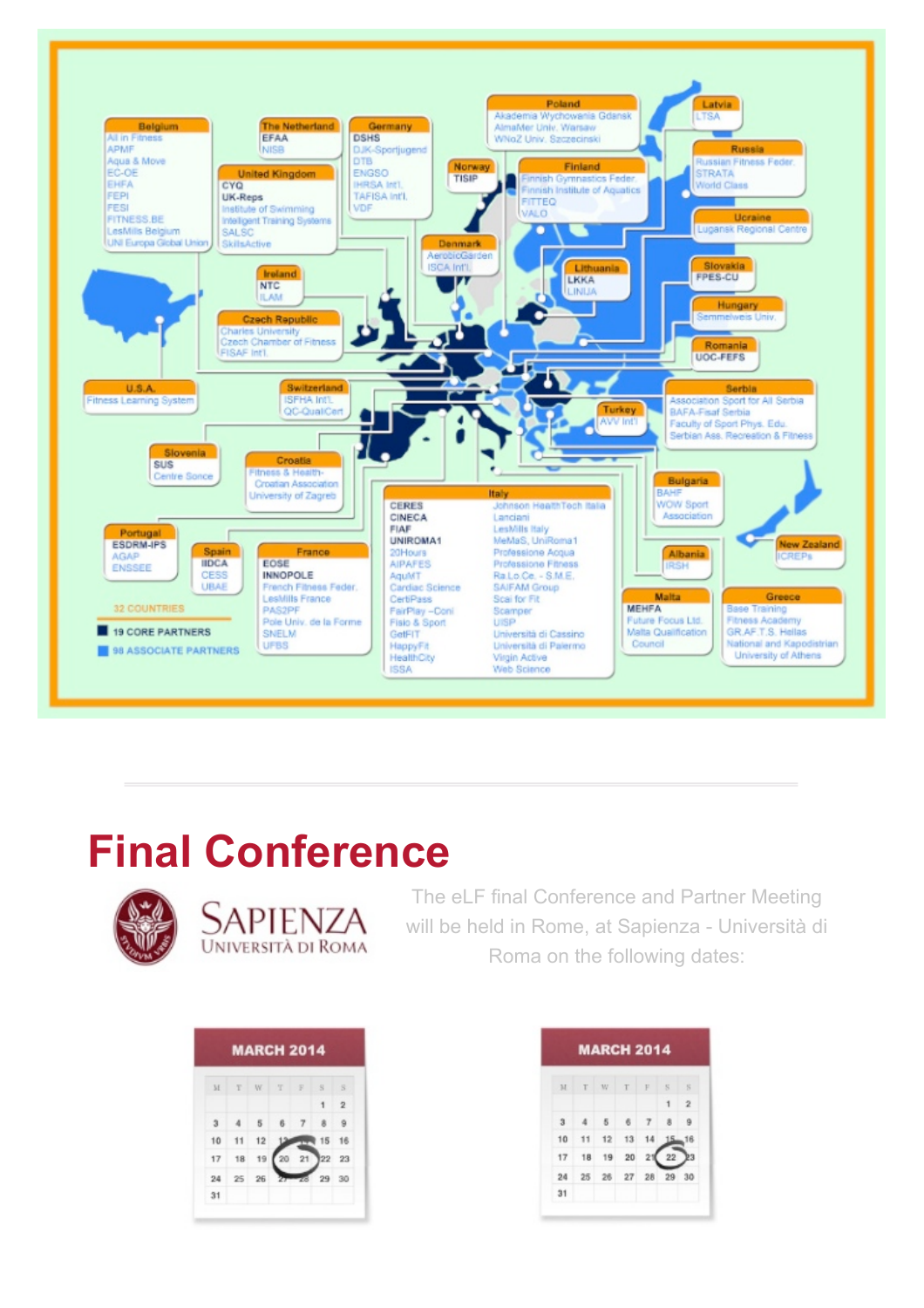Open to everybody, the Open Conference will take place on **March 20th and 21st** and will showcase the best of the eLF project with a series of presentations based on the Work Packages (the main outcomes & the perspectives). The conference will be a vibrant highlight of the training / learning activities.

A closed business meeting of Principal Partners will take place on

#### **Saturday March 22nd .**

*More information about the programme and how to register will be available soon. Please refer to the contact details at the end of this message in order to get more information.*

# **Focus on Deliverables**

### The moodle course

All four eLF distance learning courses, available in 13 languages, have one common Module, named Core Knowledge which covers all the basic scientific information necessary to provide the students with the knowledge, competence and skills to operate as a Health Enhancing Physical Activity (HEPA) instructor.

Through the various eLF courses it is possible to obtain a professional certification in the following areas:

#### **Group Exercise Instructor (Aerobics and Muscle Conditioning), EQF Level 3**

#### **AquaFitness instructor, EQF Level 3**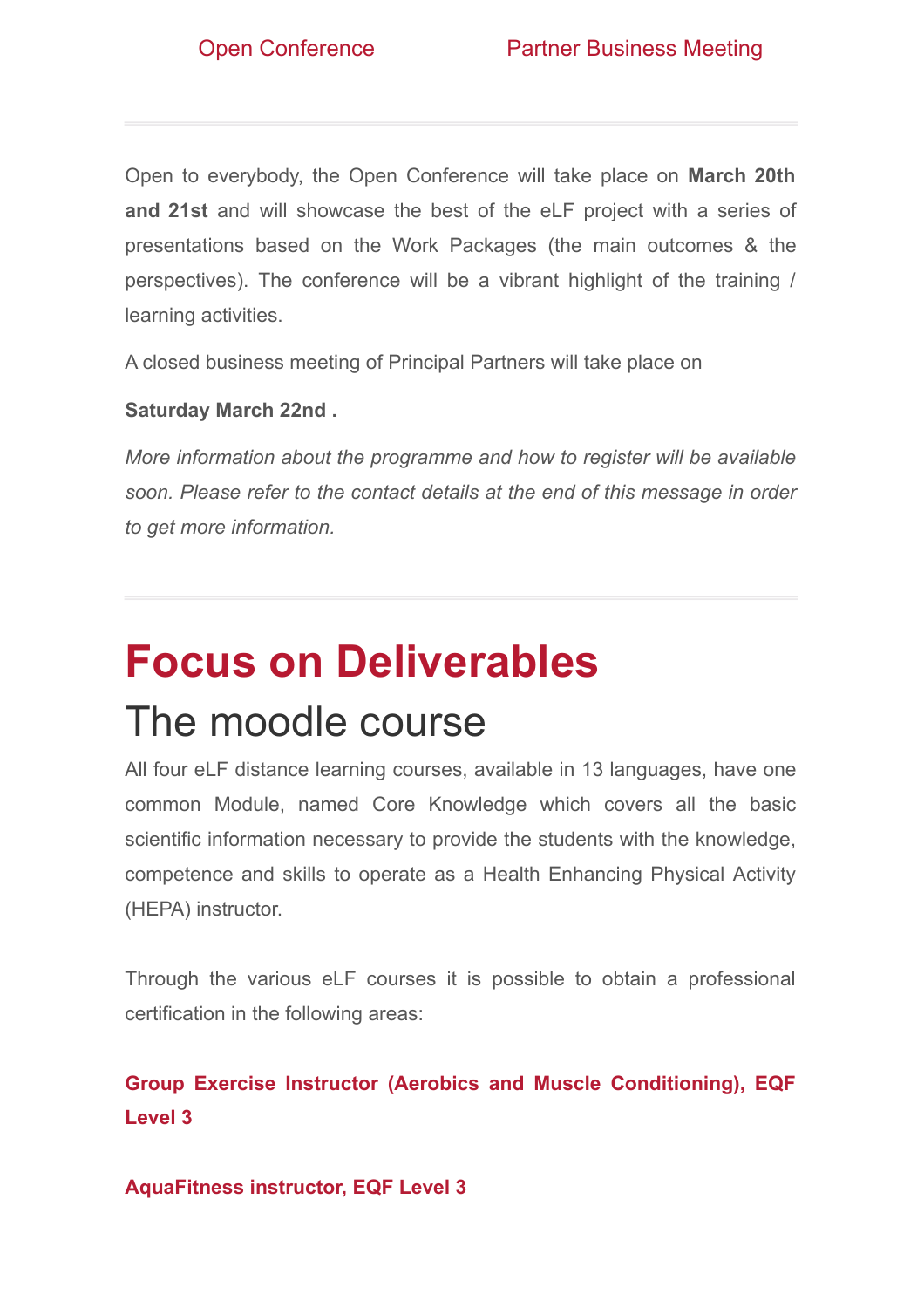#### **Fitness instructor (weight room and cardio machines), EQF Level 3**

#### **Personal trainer, EQF Level 4,**

(available to participants who have successfully completed the fitness instructor course)



# **Focus on Deliverables** The Register of Professionals

Surveys in many countries indicate that there is an inadequacy between the offer and the demand for professional skills in Fitness for Health activities, facilitating the recruitment of incompetent staff with serious risk for the health and safety of the practitioners and clients.

The eLF processes will further consolidate the activities of the Health Fitness sector, stimulating the creation of new activities and promoting entrepreneurial development, for the benefit of the organisations, the operators, the technical staff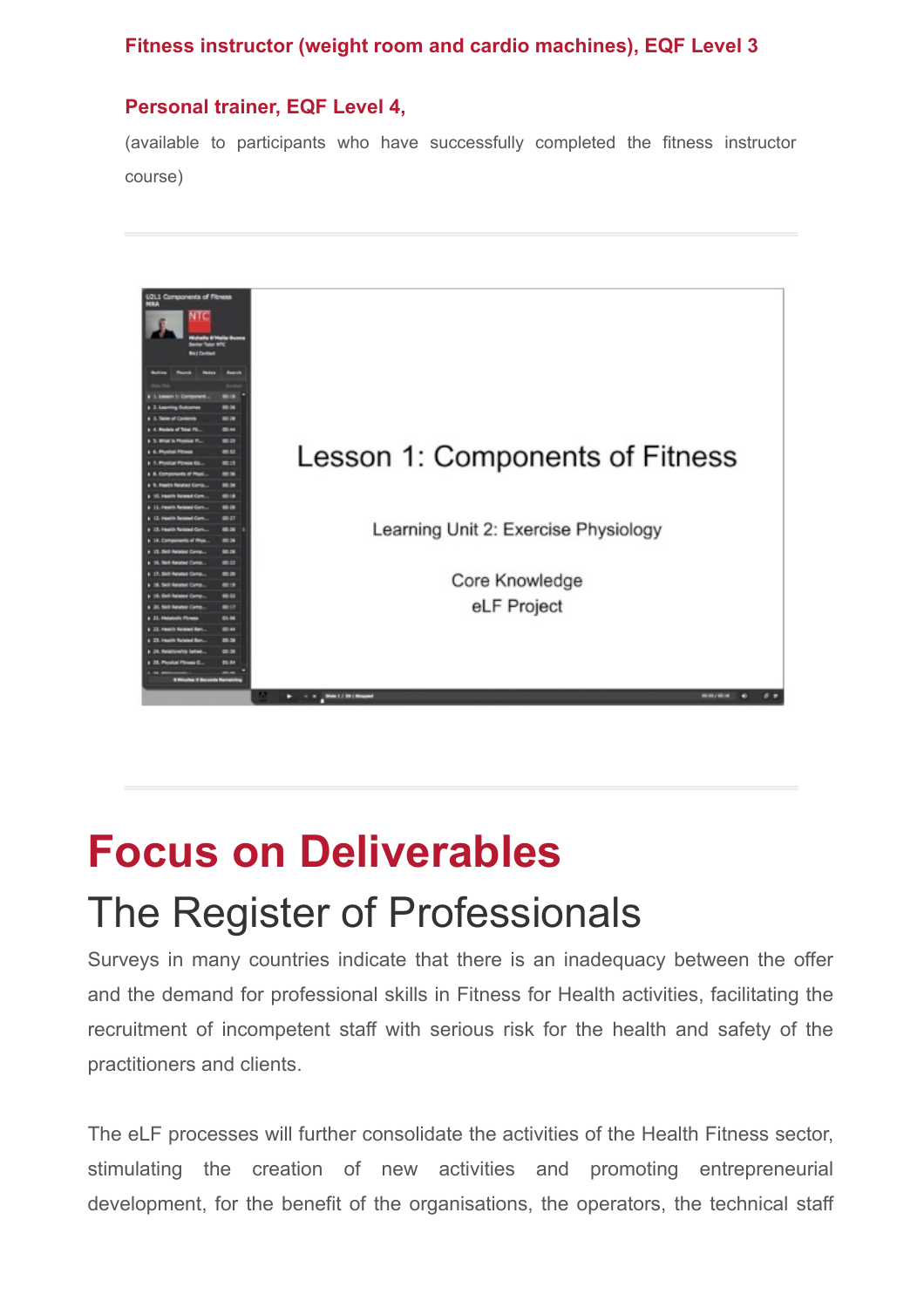and, most importantly, the safety and satisfaction of the customers.

The main function of the registers will be to guarantee transparency regarding the instructor's professional qualifications and to facilitate the search in the labour market of skilled professionals from the operators.

All students who successfully pass final examination for each course (theoretical and practical) will be entitled to registration on their National Register for exercise professionals.

The use of the eLF system will guarantee the efficacy of the training programmes and the transparency of a system that will give the health fitness community credibility and legitimacy through:

**the consistency and sustainability of an e-learning platform based on the EQF (European Qualification Framework)**

**the functionality and transparency of the following processes and procedures: assessment, validation and certification of the knowledge, competence and skills of the graduates**

The system that the eLF Partners, including the Associates, wish to create through this project, will give the European and International sport and fitness organisations, operators, employers and instructors, a useful and efficient skills monitoring tool.

**The Next Steps** What happens when the project is done ?



The eLF network is confident that there is a need to expand and improve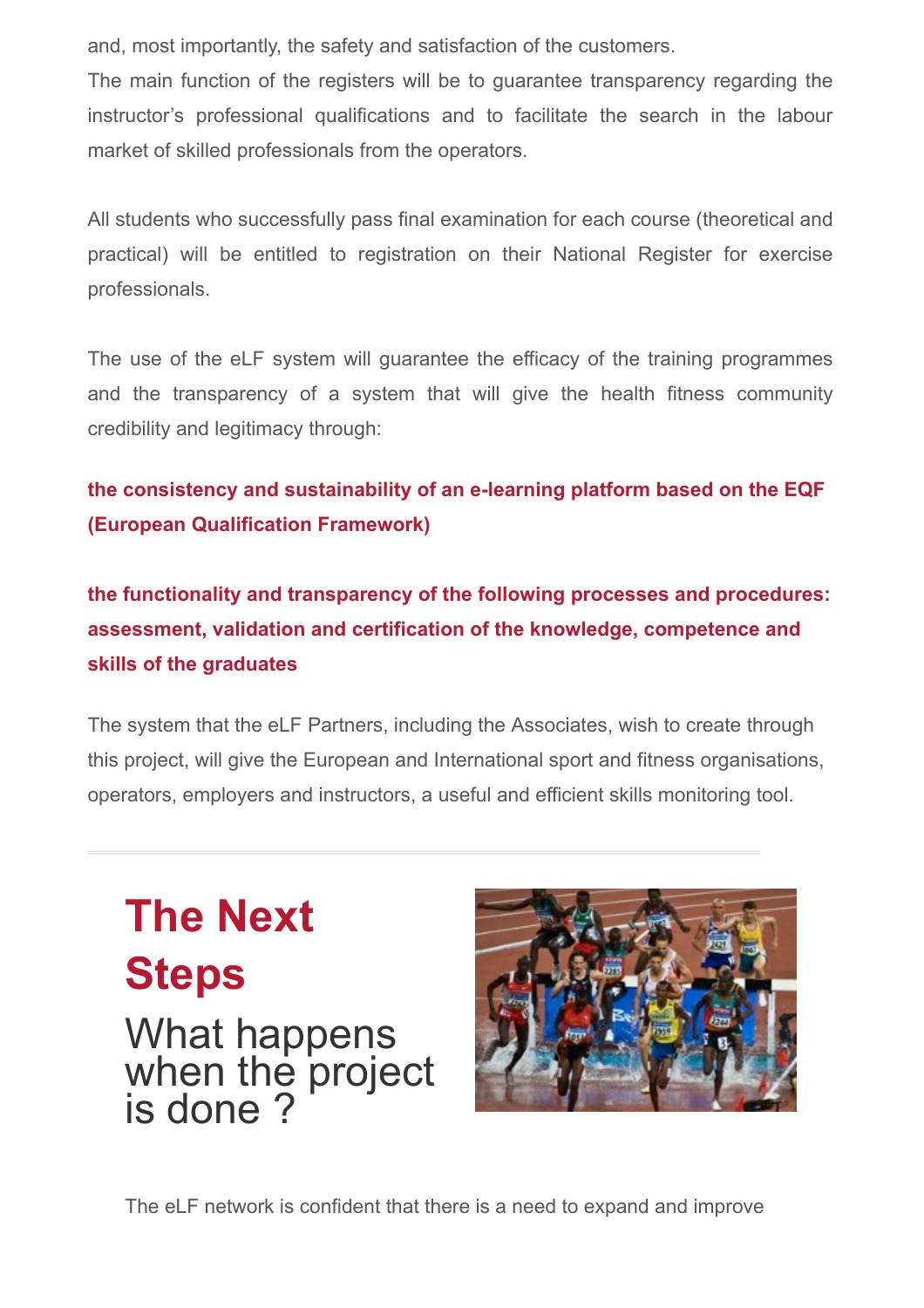the knowledge and education of fitness and sports instructors considering that fitness is an essential part of all sports activities and strongly related to the public health.

Though partners are still working on the implementation of the future strategy, they considered the following encouraging signal as a green light for the sustainability of the project.

The IOC, which does not have a specific role in the fitness activities, has commented positively on the eLF Project and welcomes the development of standards and education for the promotion of physical activity for health in the sport sector, considering that physical activity is at the core of all sports disciplines. Together with the WHO, the IOC Medical and Scientific Department is developing a strategy for the promotion of physical activity and is considering a possible association with the eLF Project.

# **Partner Testimonial**

*"CYQ is a leading specialist awarding organisation (exams board) and accreditation body for health, fitness and wellbeing qualifications in the UK and internationally. It is an organisation that is committed to raising*



*standards within the health and fitness sector by working in partnership with a range of regulatory bodies, federations, employers and training providers to achieve the highest industry standards for health and fitness professionals.*

*CYQ offers a diverse suite of over 70 qualifications, ranging in levels from introductory (UK Level 1/EQF Level 2) to advanced (UK Level 4/EQF Level 5) and has been responsible for over a quarter of a million people launching or progressing their careers in the health and fitness sector. CYQ's qualifications give successful graduates' access to the Register of Exercise Professionals (REPs) in the UK, a quality mark of knowledge, skills, competence and professionalism.*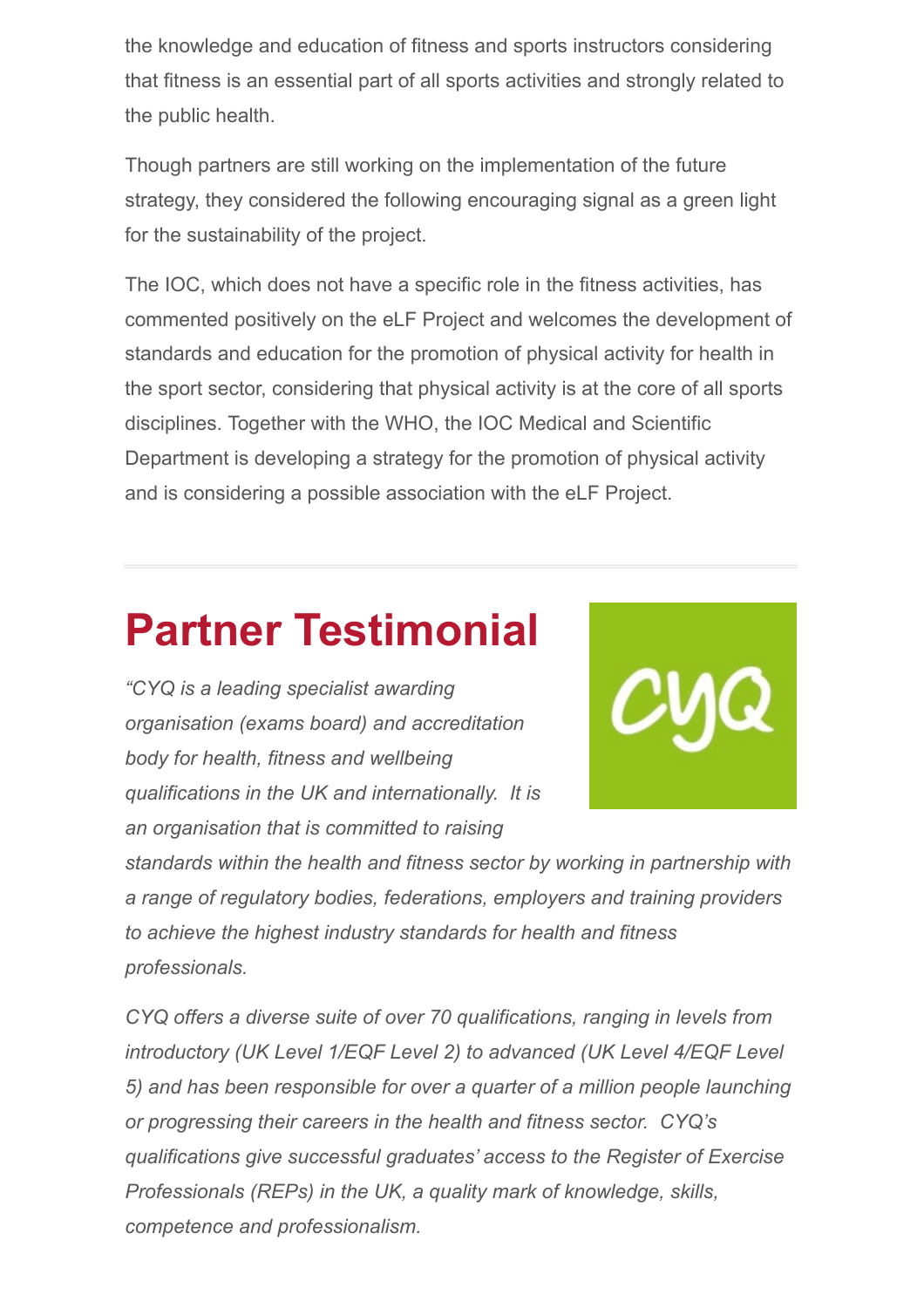*As a core partner within the eLearning Fitness (eLF) project, CYQ has contributed its extensive experience and expertise as a well-respected and established independent accreditation and quality assurance organisation.*

*CYQ was the project coordinator for a previous Lifelong Learning European funded project entitled "European Accreditation – Fitness" (EA Fitness), which was a two year project that enabled health and fitness sector training providers and national associations across Europe to be accredited against the European Health and Fitness Association (EHFA) Standards for occupations that included fitness instructing, group fitness instructing, aqua fitness instructing and personal training.*

*The eLF project is now building on the work of this earlier European project by developing eLearning content aligned to the EHFA standards for fitness instructing, group fitness instructing, aqua fitness and personal training. Part of CYQ's role within the eLF project is, alongside other project partners, to ensure the alignment of eLF eLearning content to the EHFA standards and to lend its expertise in relation to the delivery of eLF content and assessment, to achieve standardisation and comparability across different European providers within the project.*

*The goal of the eLF project is to raise the professional level of fitness instruction and personal training throughout Europe to safeguard consumers. The use of eLearning methodology should help to overcome economic and geographical barriers in order to facilitate greater participation of individuals, thereby improving the professionalism of the sector and enhancing the employability prospects of instructors and personal trainers."*



Jenny Patrickson, Head of CYQ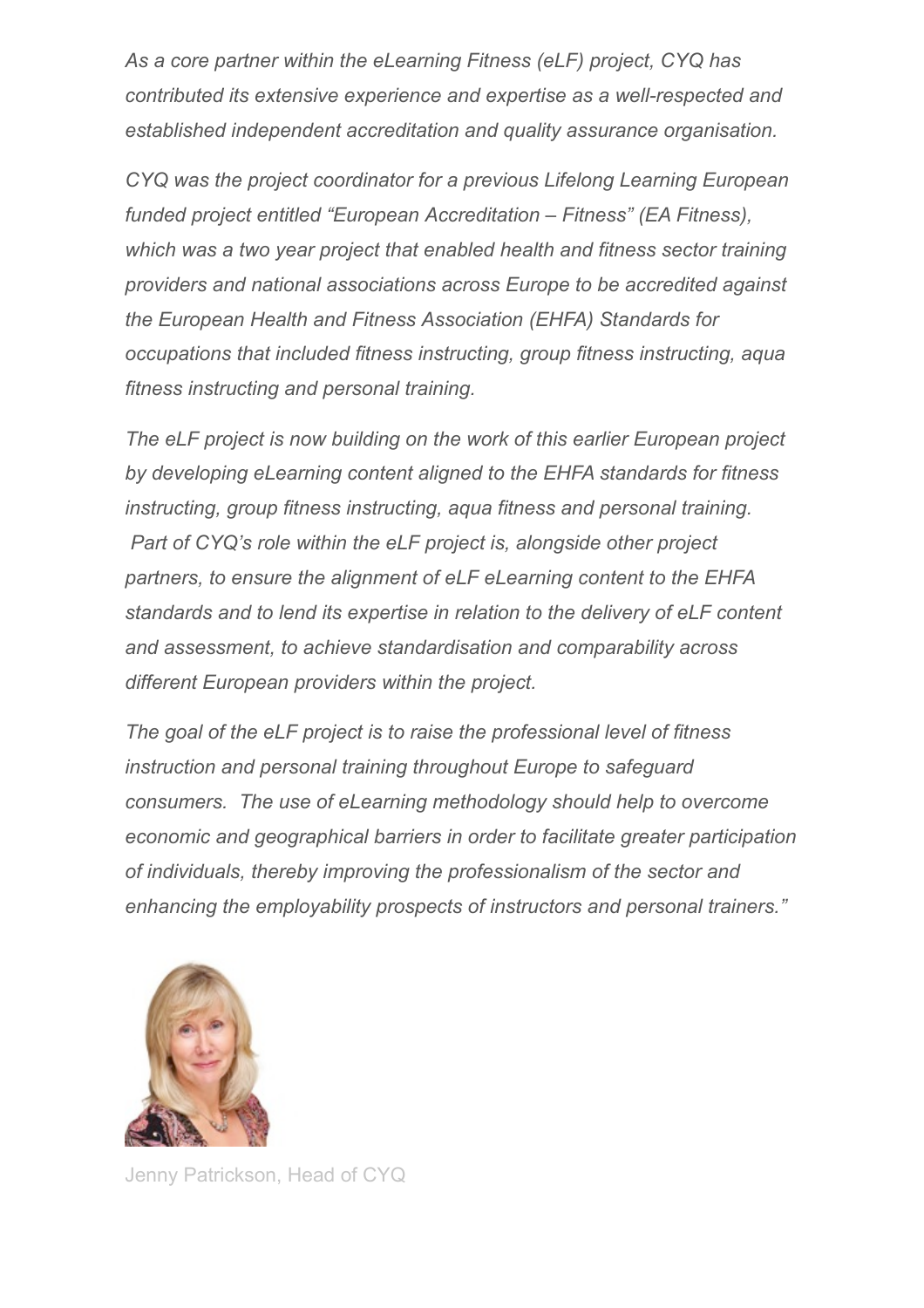# **Stakeholder Testimonial**

### The importance of International Cooperation for standardisation and accreditation



*"The European health and fitness sector is a vibrant market with remarkable numbers in revenues, employees, customers and providers. As the market permanently grows stakeholders have to ensure that the offered services are of high quality. The basis of every service provided in the industry is the personal contact between instructors and trainers on the one side and the customers pursuing individual goals on the other side.* 

*Trainers and instructors need certain competencies to deliver a customeroriented service. Therefore, the Standards Council of the European Health & Fitness Association, which based on the knowledge, experiences and commitment of technical experts from all over Europe, decided to develop occupational standards with regard to the European Qualification Framework (EQF). Currently, the standards portfolio encompasses standards for the levels 2, 3, 4 and 5. Training providers can apply their courses for accreditation against these highly accepted standards and register their graduates onto the European Register of Exercise Professional (EREPS).* 

*All courses provided by the eLF project have been developed by using the*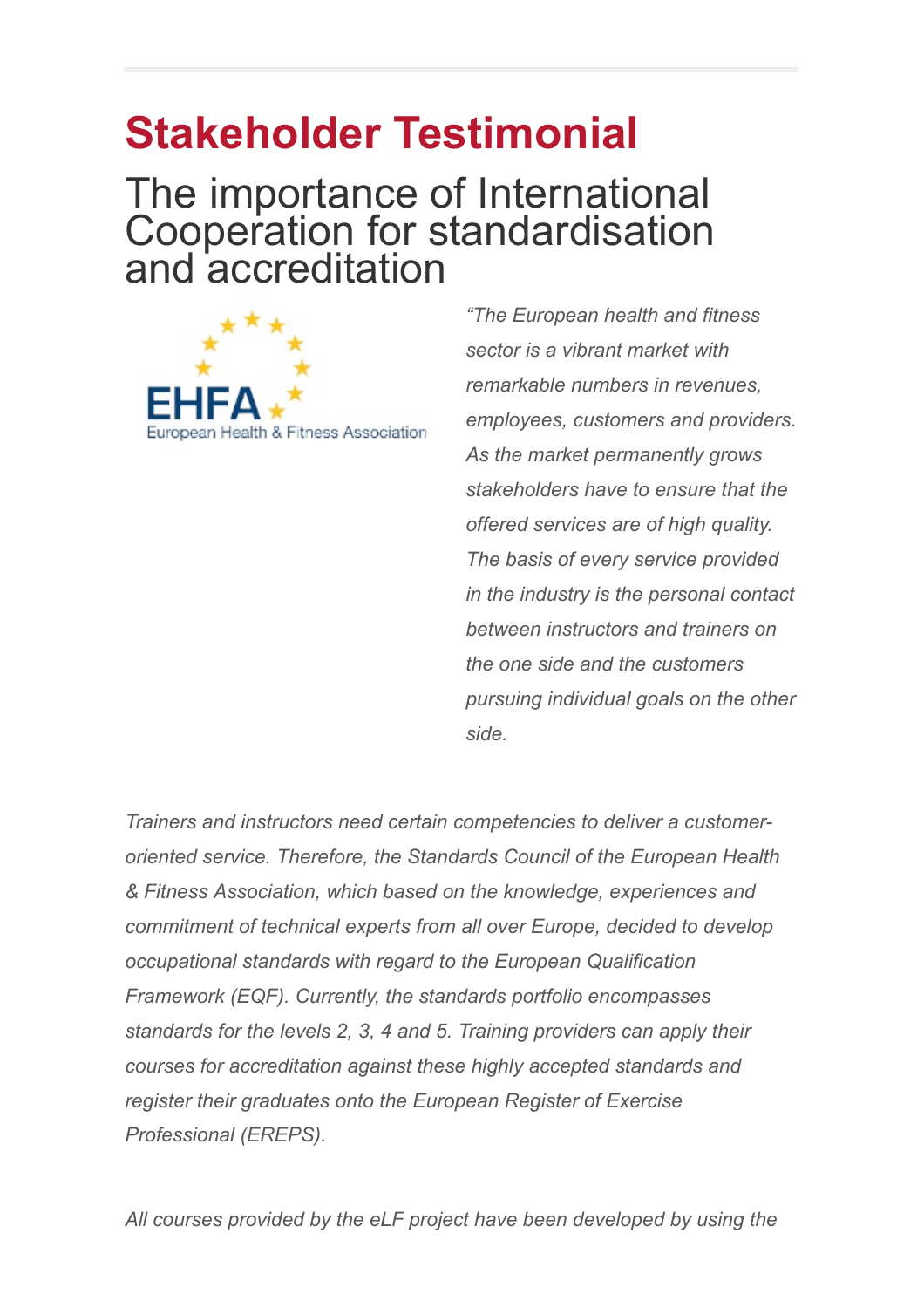*EHFA standards, which underscores that the European health and fitness sector can only be strong and influencing if all stakeholders are willing to cooperate. Cooperation in terms of using common standards, the ambition to develop new standards and permanently reflect the already existing ones, having accordance about the necessity to have a comprehensible and transparent system of registration, willingness to participate as technical experts within standards projects etc.* 

*The eLF project and its courses as well as graduates have an exceptional status within the European network, as the consortium consists of several training providers, some of them already holding an EHFA accreditation. Hence, all graduates of the mentioned eLF courses are formally entitled to be registered onto the European Register of Exercise Professionals (EREPS) after registration in the pilot National Directory of Fitness Instructors as this is one requirement of the eLF project. The European health and fitness sector is awaiting new challenges in the near future. In order to be able to deliver suitable strategies to turn those possible threats into chances the sector needs to bundle its forces by expanding cooperation in the fields of standardization and accreditation."*



Thomas Rieger, Chairman of the Standards Council at EHFA

## **Contact**

**Project Coordinator** Università di Roma "La Sapienza" Dipartmento di Ingegneria Informatica, Automatica e Gestionale "Antonio Ruberti" in via Ariosta 25 - 00185 - Roma (ITALY)

#### **Subscription**

**Share**

[Update Email Address](http://d19cgyi5s8w5eh.cloudfront.net/eml/Y4975711-27V7-4275-899W-55WU90Y8083X?e=greg.merriman%40ntc.ie&a=VU3V0497-U030-446X-82W0-459VW953WU63&f=&t=1#update-email-address-url) **[Unsubscribe](http://d19cgyi5s8w5eh.cloudfront.net/eml/Y4975711-27V7-4275-899W-55WU90Y8083X?e=greg.merriman%40ntc.ie&a=VU3V0497-U030-446X-82W0-459VW953WU63&f=&t=1#unsubscribe-url)**